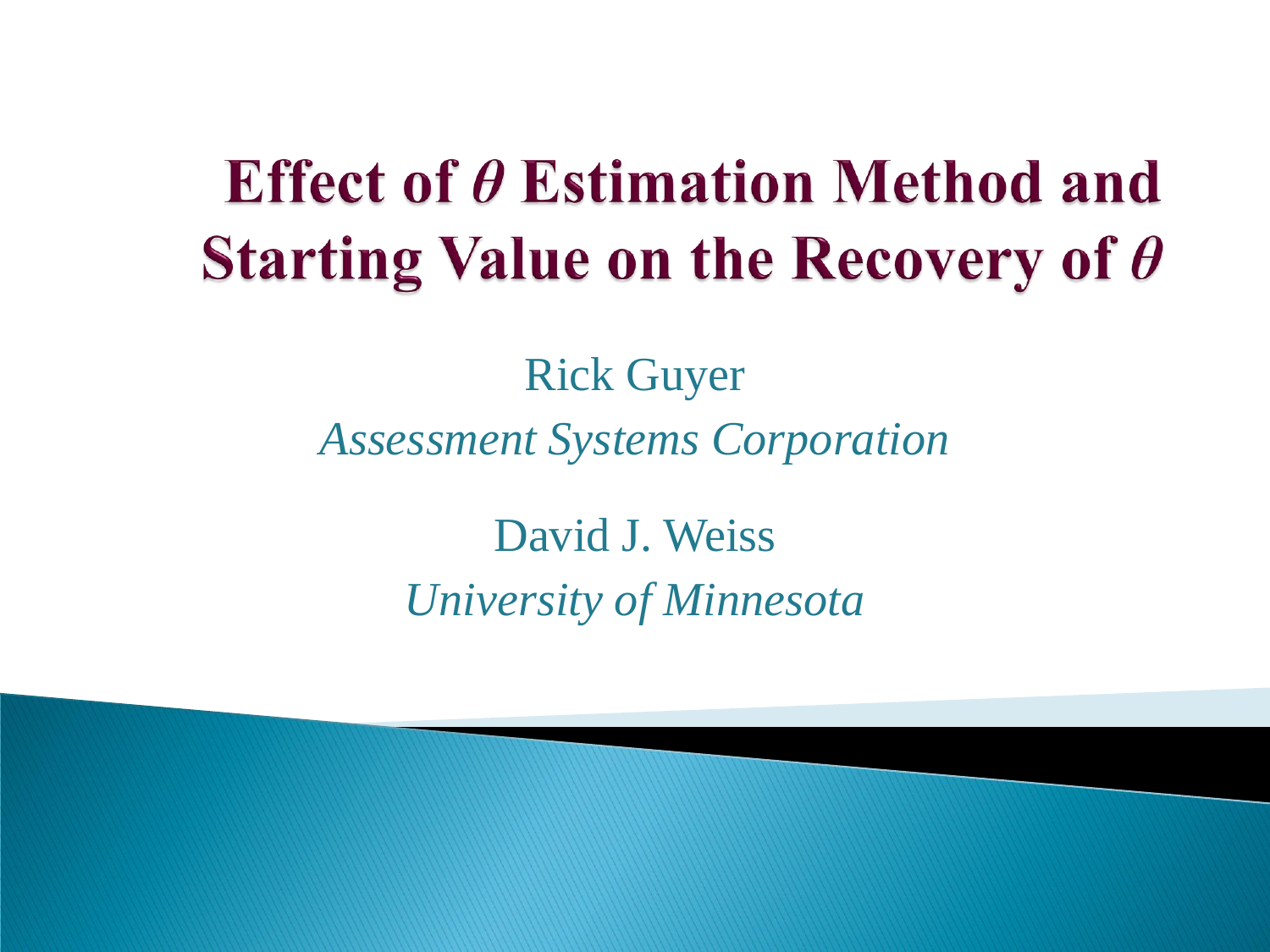### **Purpose**

- Guyer (2008) examined the effect of misfit on the recovery of *θ* in Computerized Adaptive Testing (CAT)
	- Observed that Weighted Maximum Likelihood (WML) was sensitive to initial item difficulty when misfit was present
	- Expected a Posteriori (EAP) estimation provided less biased *θ* estimates in the presence of misfit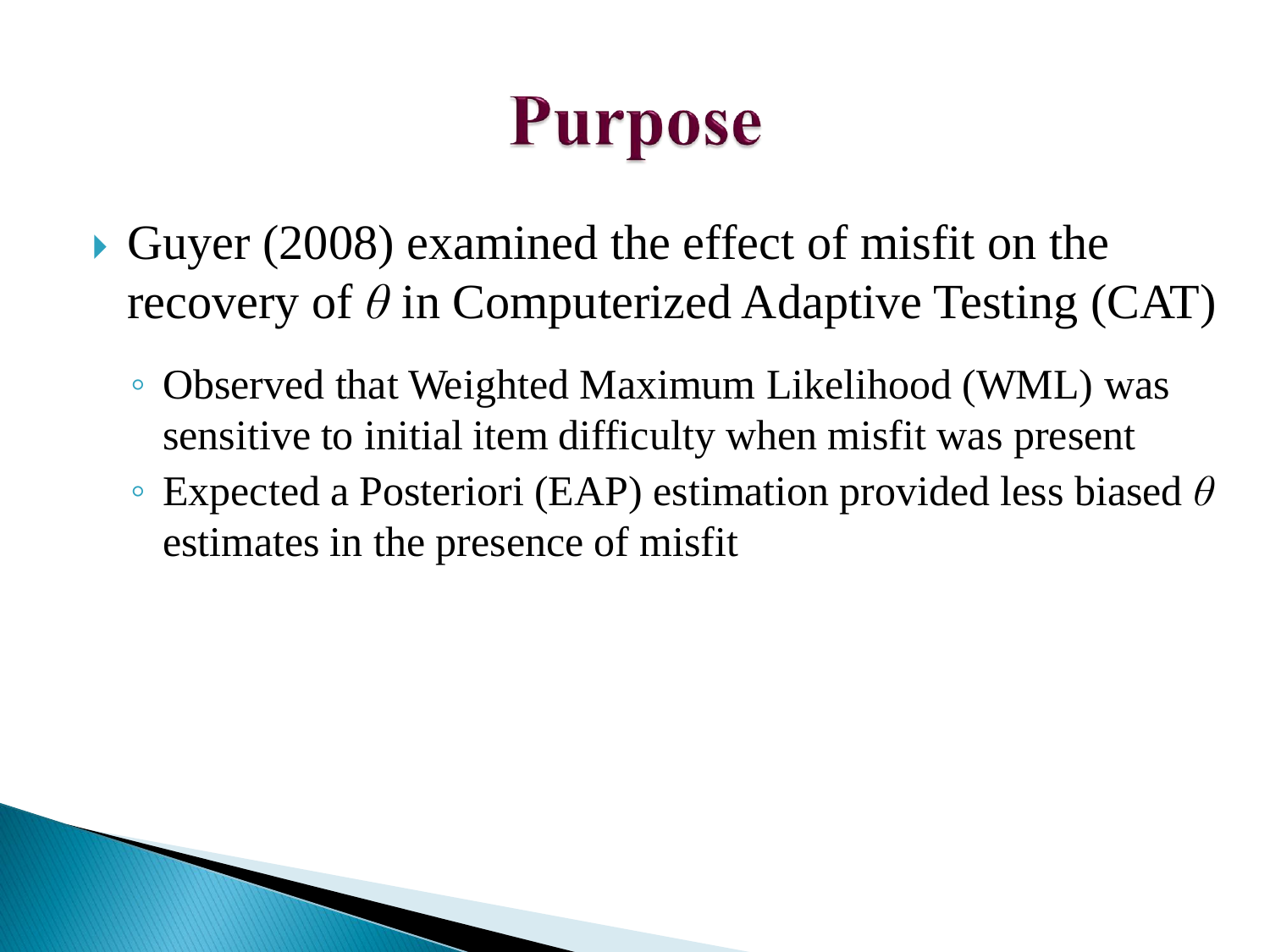# **Purpose**

#### **Present study**

- Determine if sensitivity of WML to initial item difficulty replicates when no misfit is introduced
- Vary starting *θ* value and generating *θ*
- Compare alternatives to Maximum Likelihood (MLE) when the response pattern is not mixed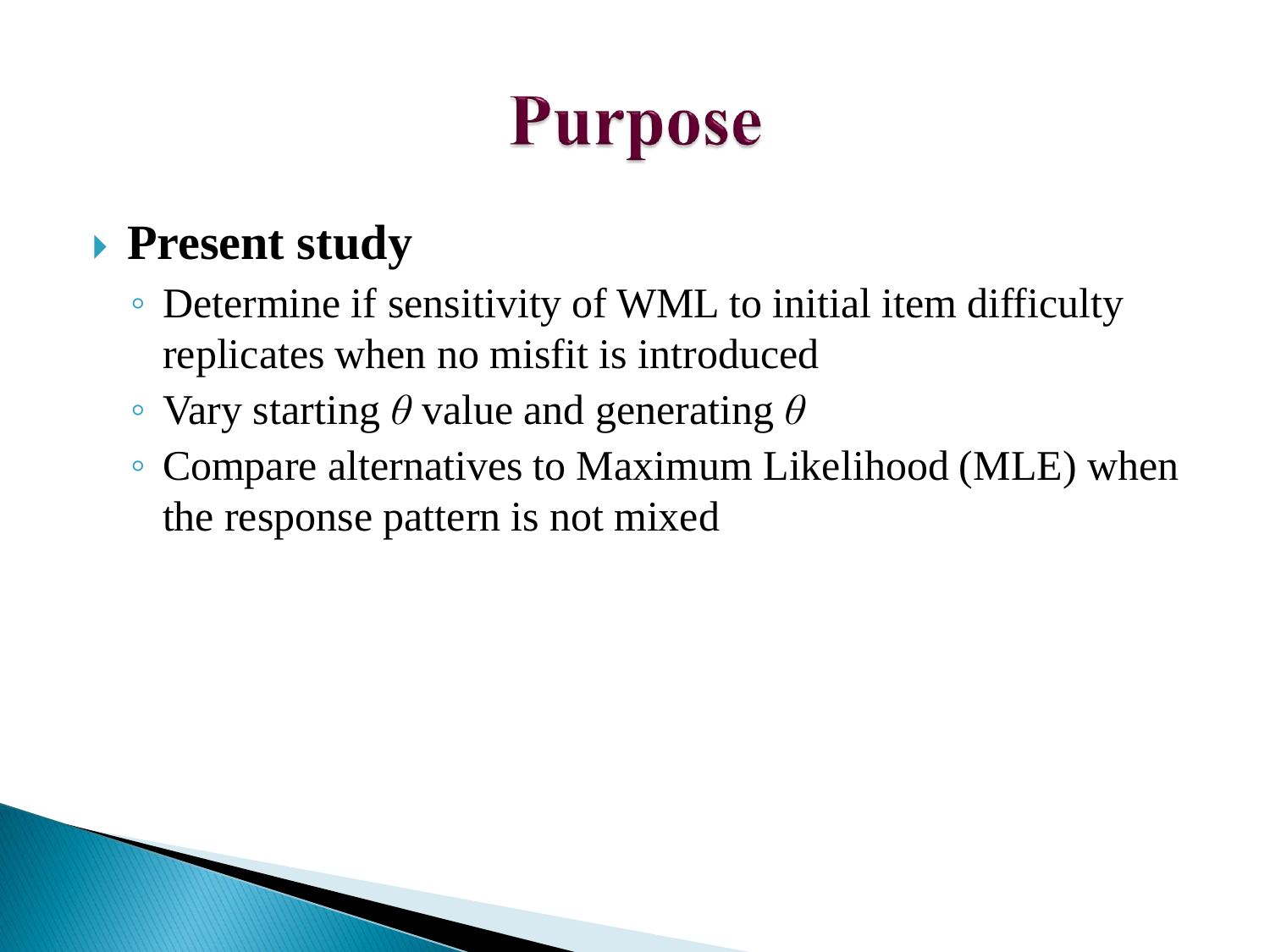# **Method**

#### • **Independent Variables:**

- $-\theta$  estimation method:
	- Expected a Posteriori (EAP)
	- Weighted maximum likelihood (WML)
	- Maximum likelihood (MLE) with
		- $-$  Arbitrary  $\theta$ s until the response pattern is mixed
			- » Starting *θ* value incremented by 1
		- WML estimation until the response pattern is mixed
		- EAP estimation until the response pattern is mixed
- Generating *θ*
	- $\cdot$  -2, -1, 0, 1, 2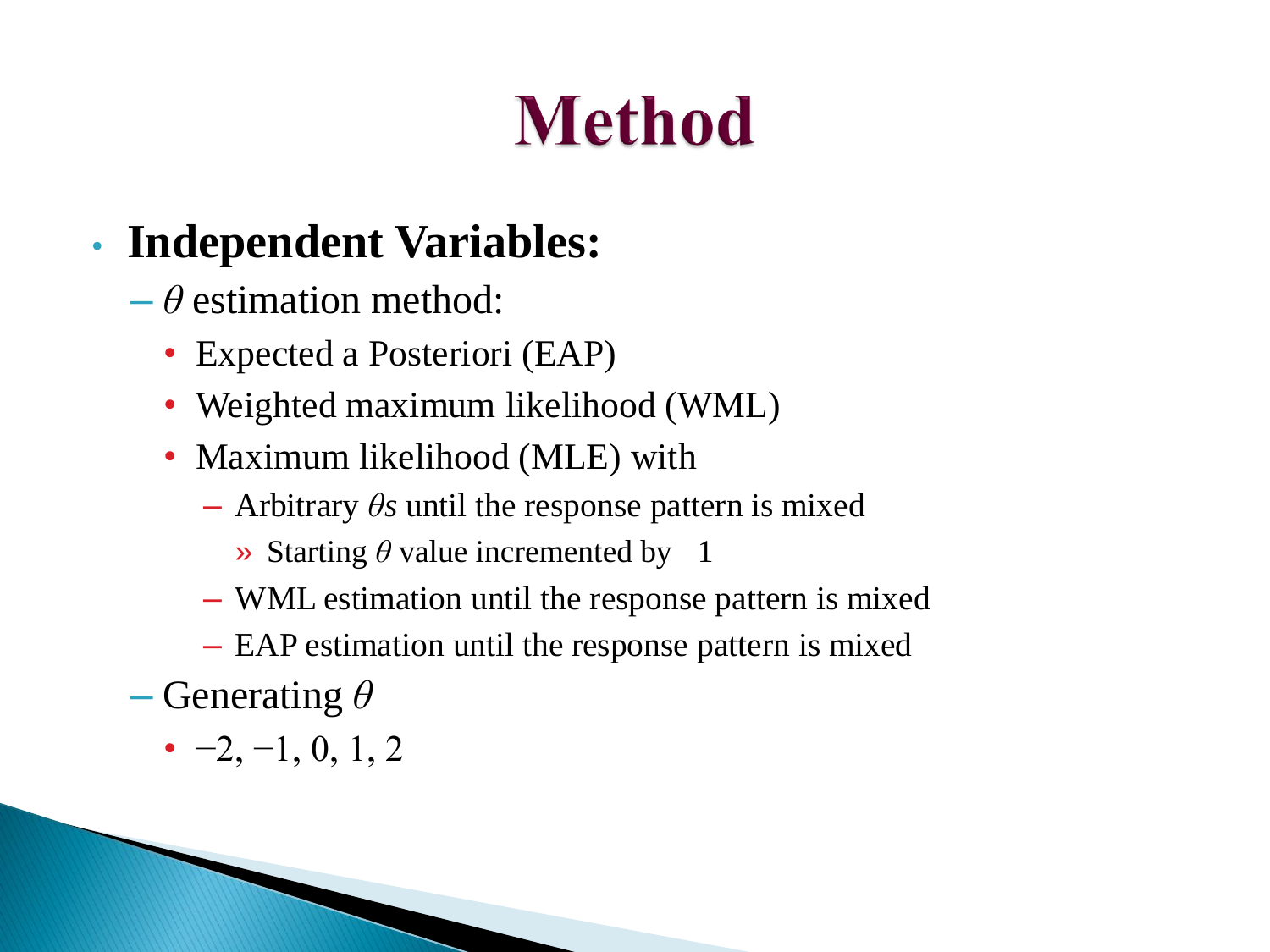# **Method**

#### **Independent Variables:**

- Starting *θ* estimate
	- $-2, -1, 0, 1, 2$

#### **Dependent Variables**

 $\hat{\Theta}$ 

*i*

*N*

1

*i*

*N*

Bias Empirical SE RMSE



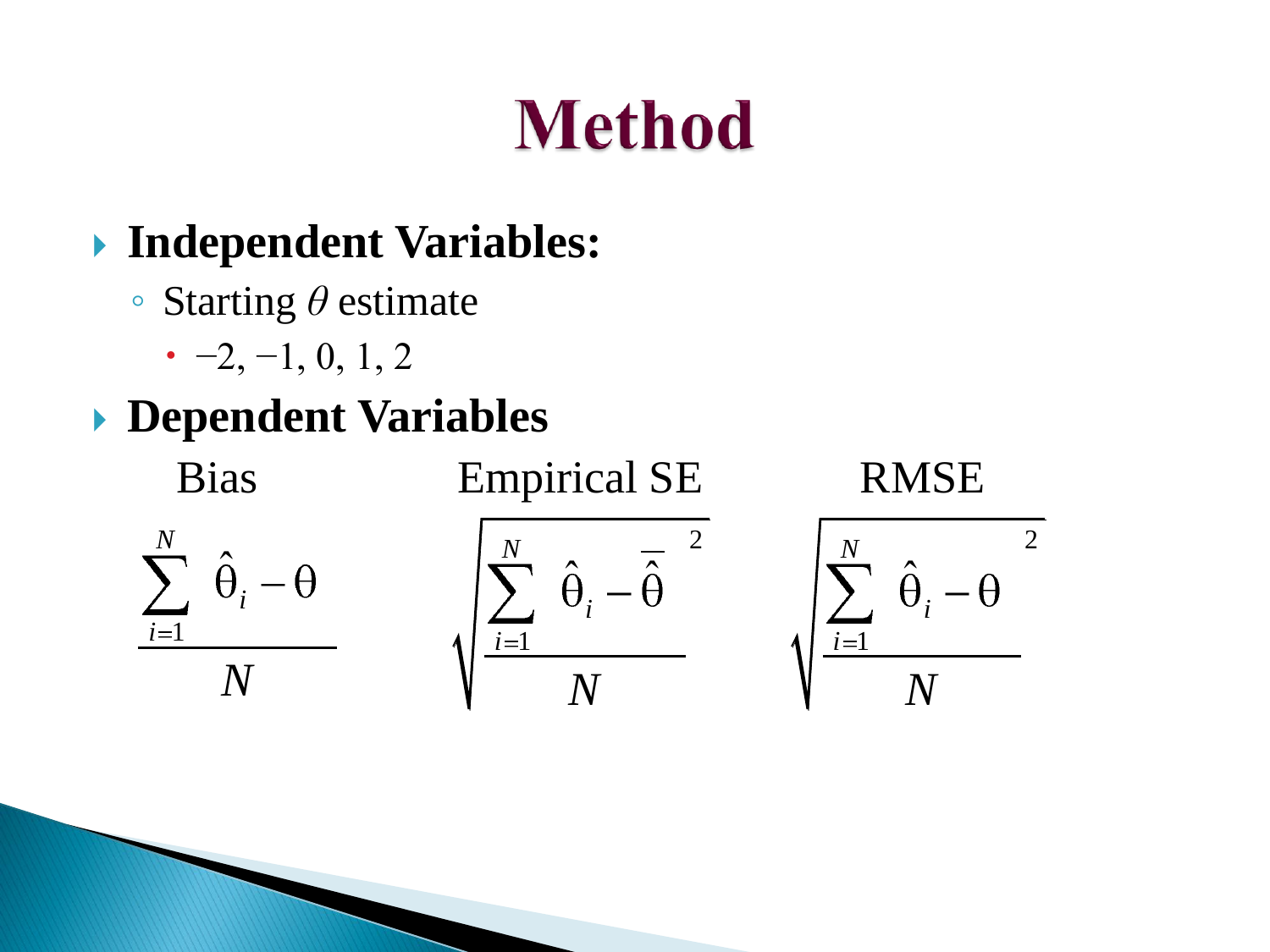### **Procedure**

- Monte Carlo Design
	- Item parameters for the 300 items generated using the following distributions:

 $a \sim$  log-normal(-.223, 0.2),  $b \sim$  U[-3.5, 3.5],  $c \sim N(.20, .02)$ In the logistic metric, the mean of *a* was 0.82 with an  $SD = .15$ 

- 1,000 replications performed for each cell
- Item responses were generated according to the 3PL model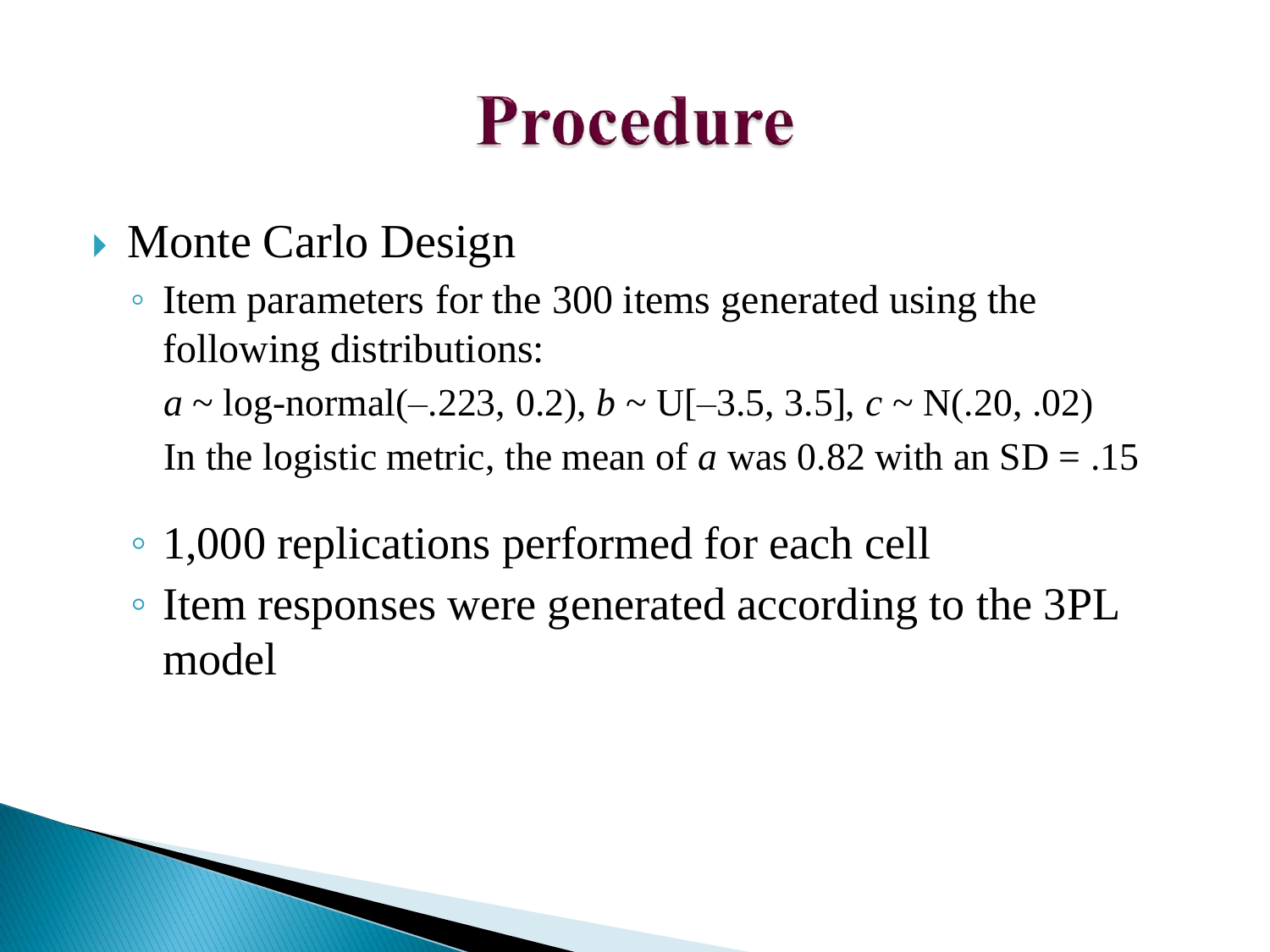### **Procedure**

- $\triangleright$  CAT
	- The program R was used for the CAT simulation in this study
	- Maximum information item selection was used for all conditions in this study
	- Dependent variables were calculated after 10-35 items were administered in the CAT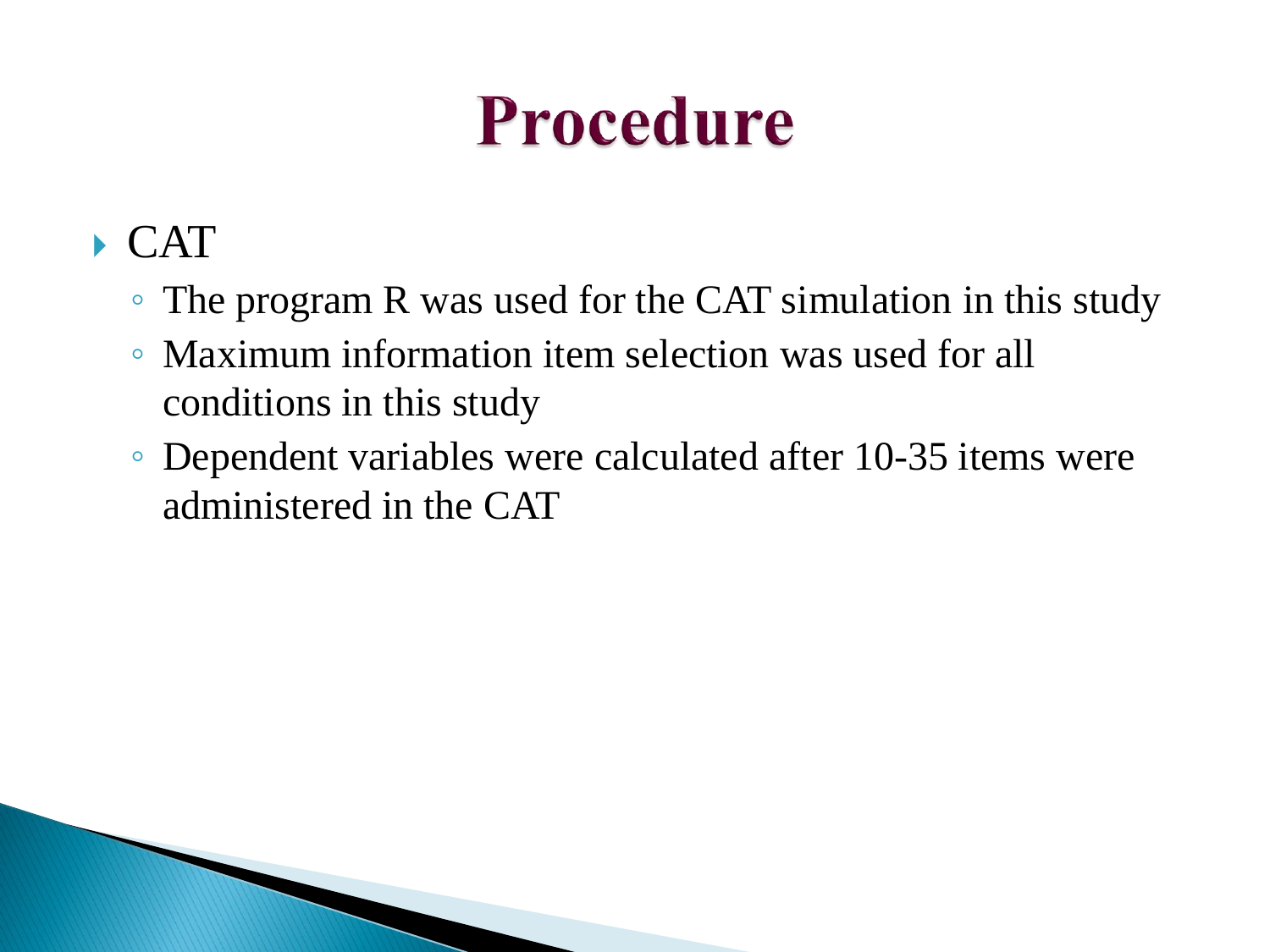

#### **Average Bias**

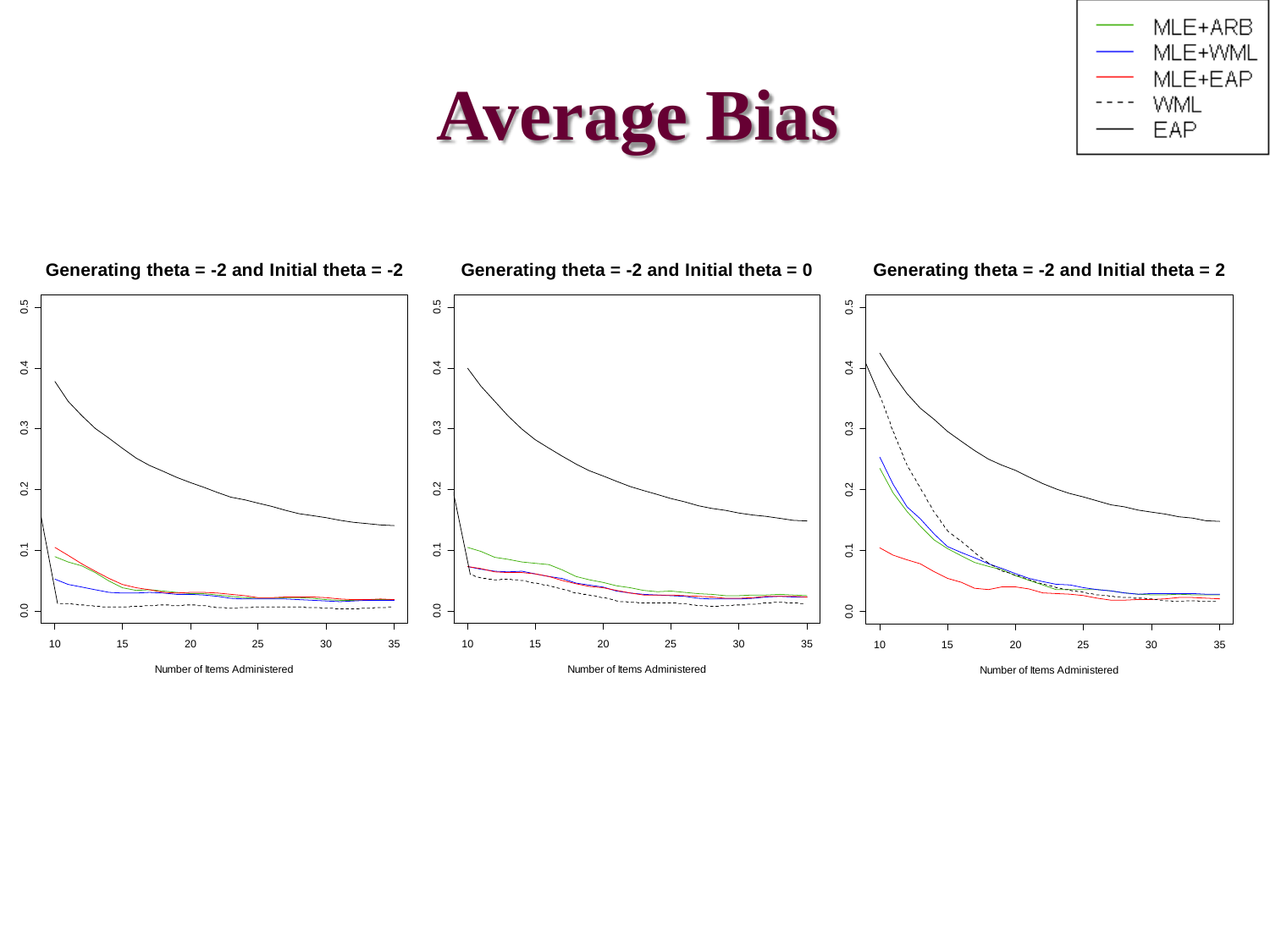### **Empirical SE**

MLE+ARB MLE+WML MLE+EAP **WML** EAP

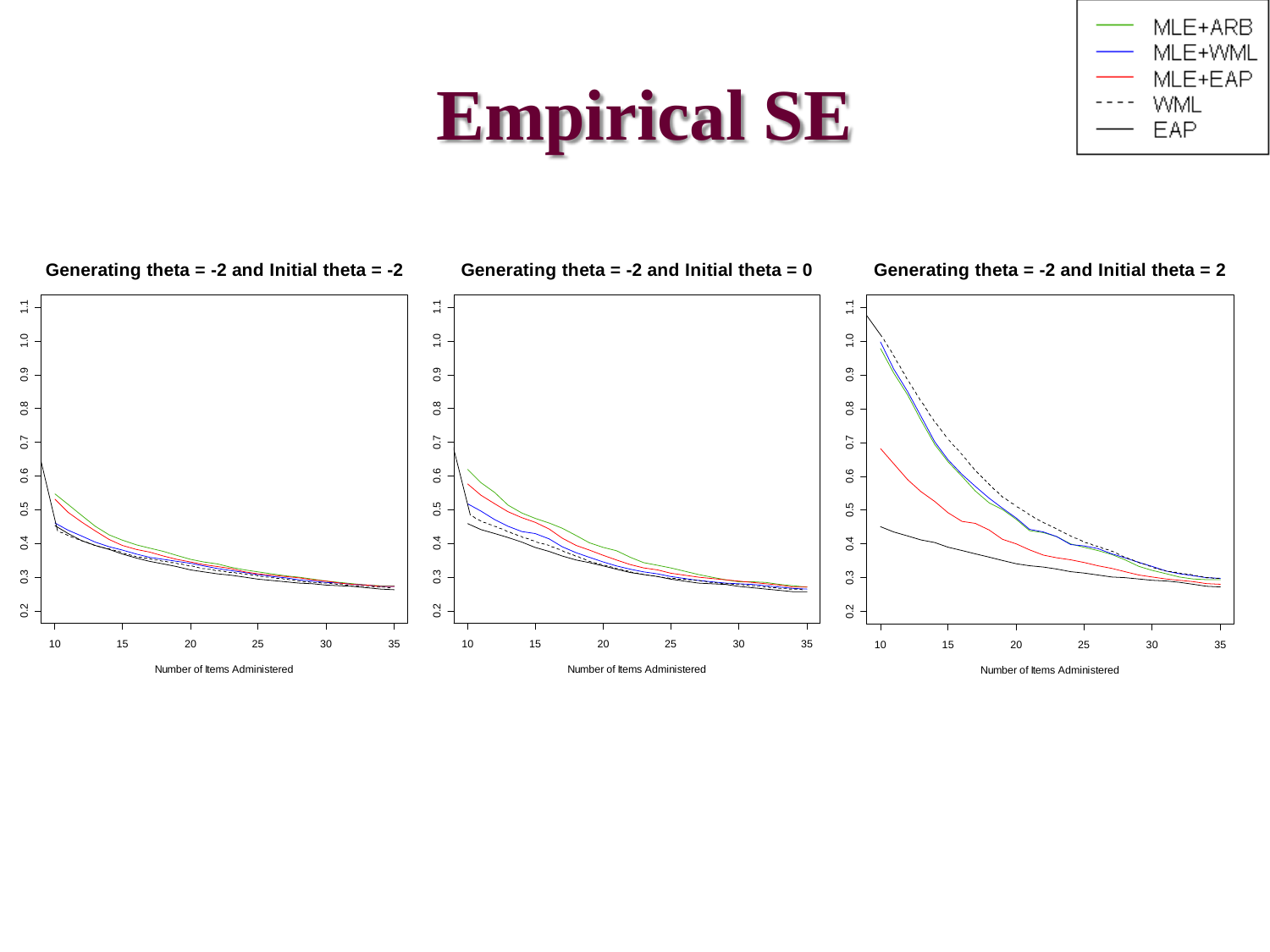#### **RMSE**



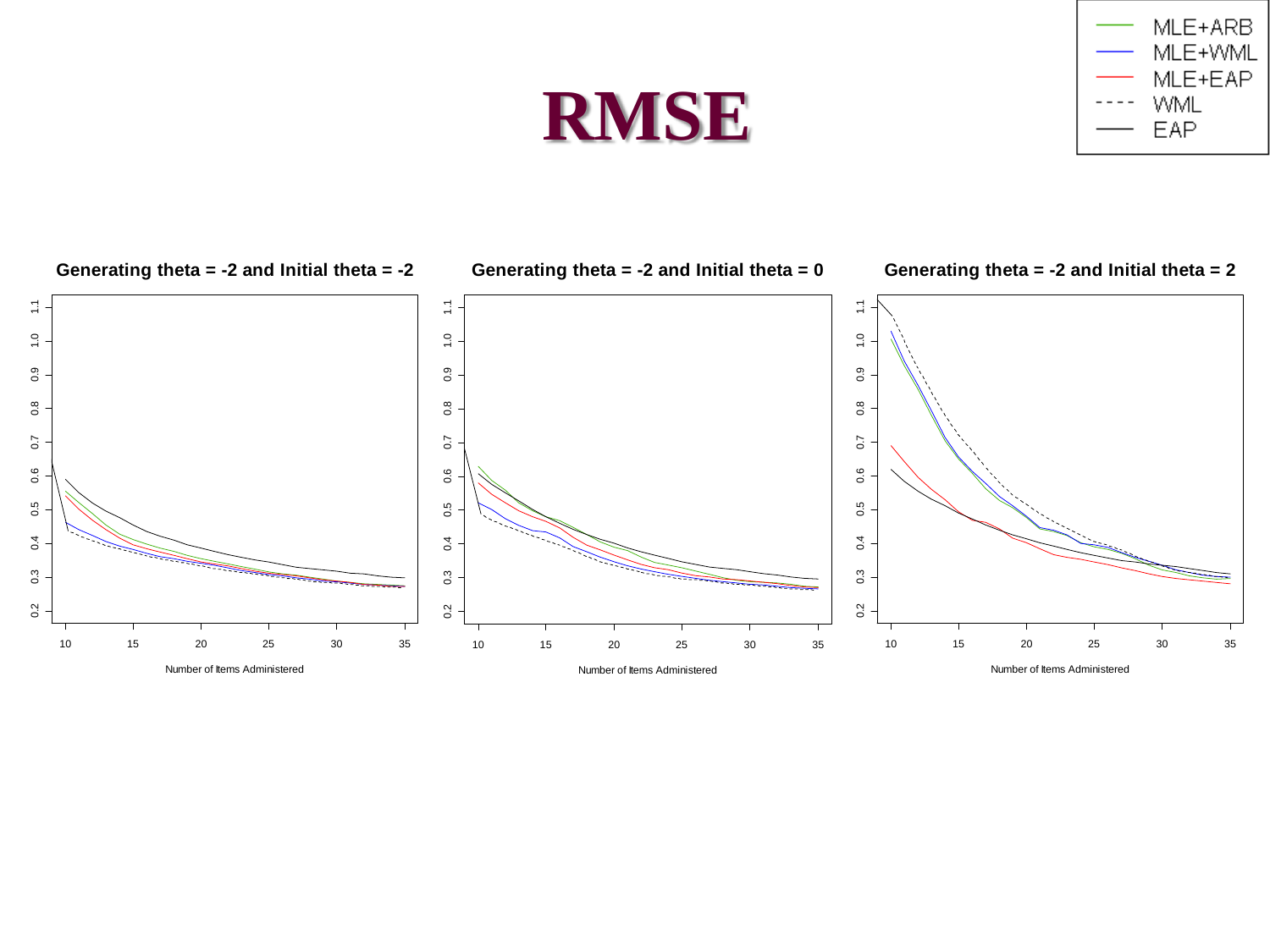### **Average Bias**

![](_page_10_Figure_1.jpeg)

![](_page_10_Figure_2.jpeg)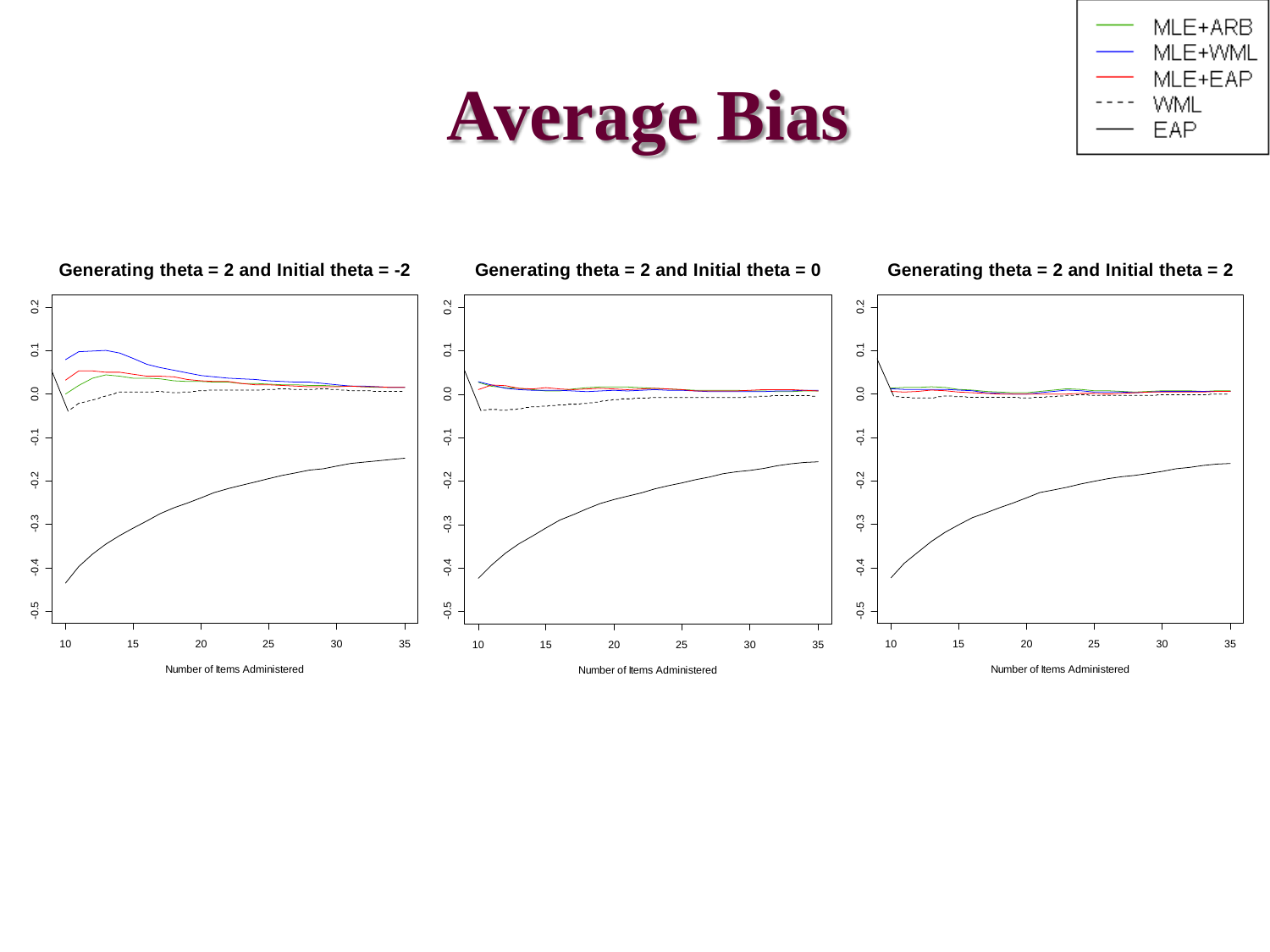### **Empirical SE**

![](_page_11_Figure_1.jpeg)

![](_page_11_Figure_2.jpeg)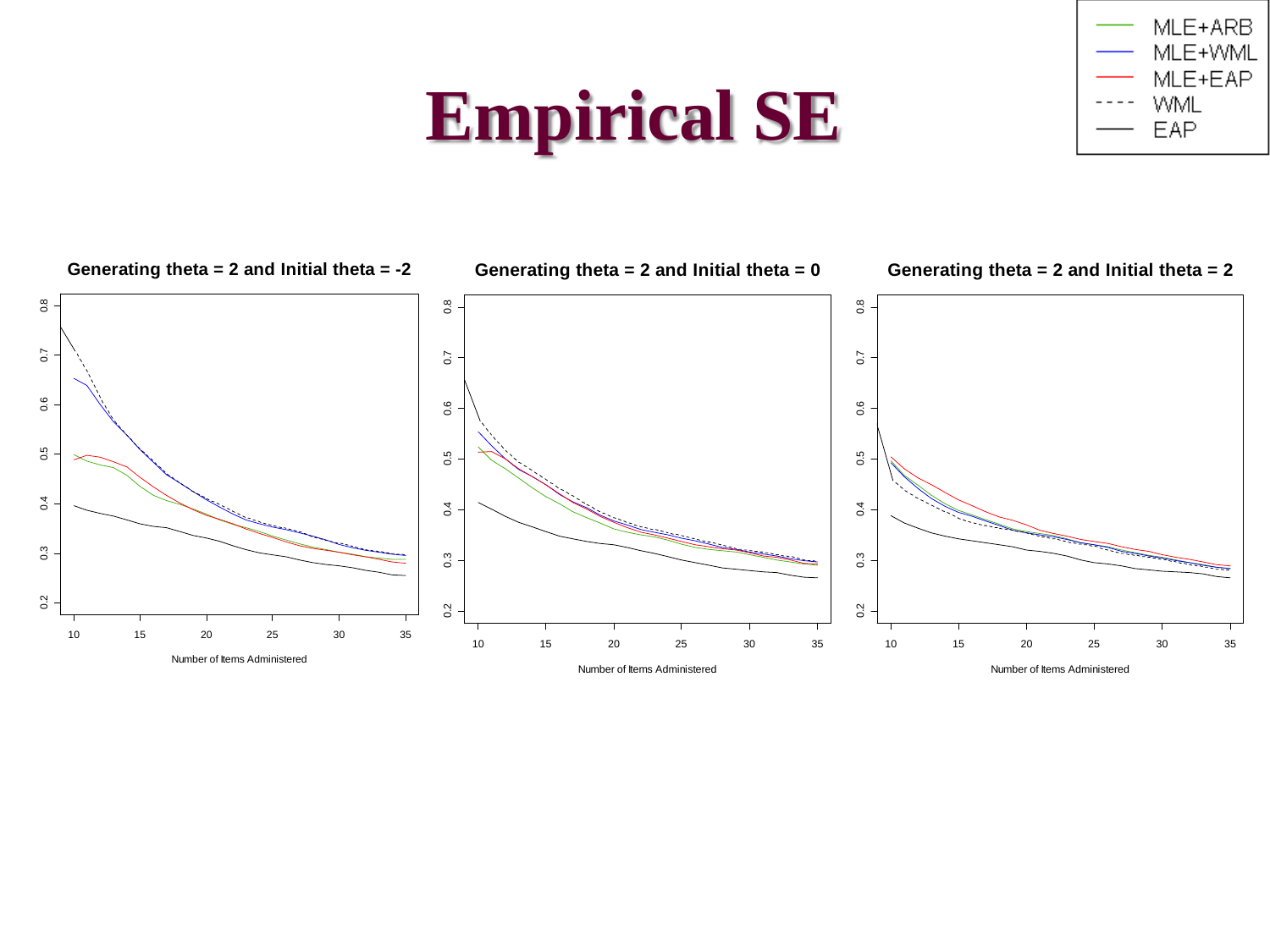![](_page_12_Picture_0.jpeg)

![](_page_12_Figure_1.jpeg)

![](_page_12_Figure_2.jpeg)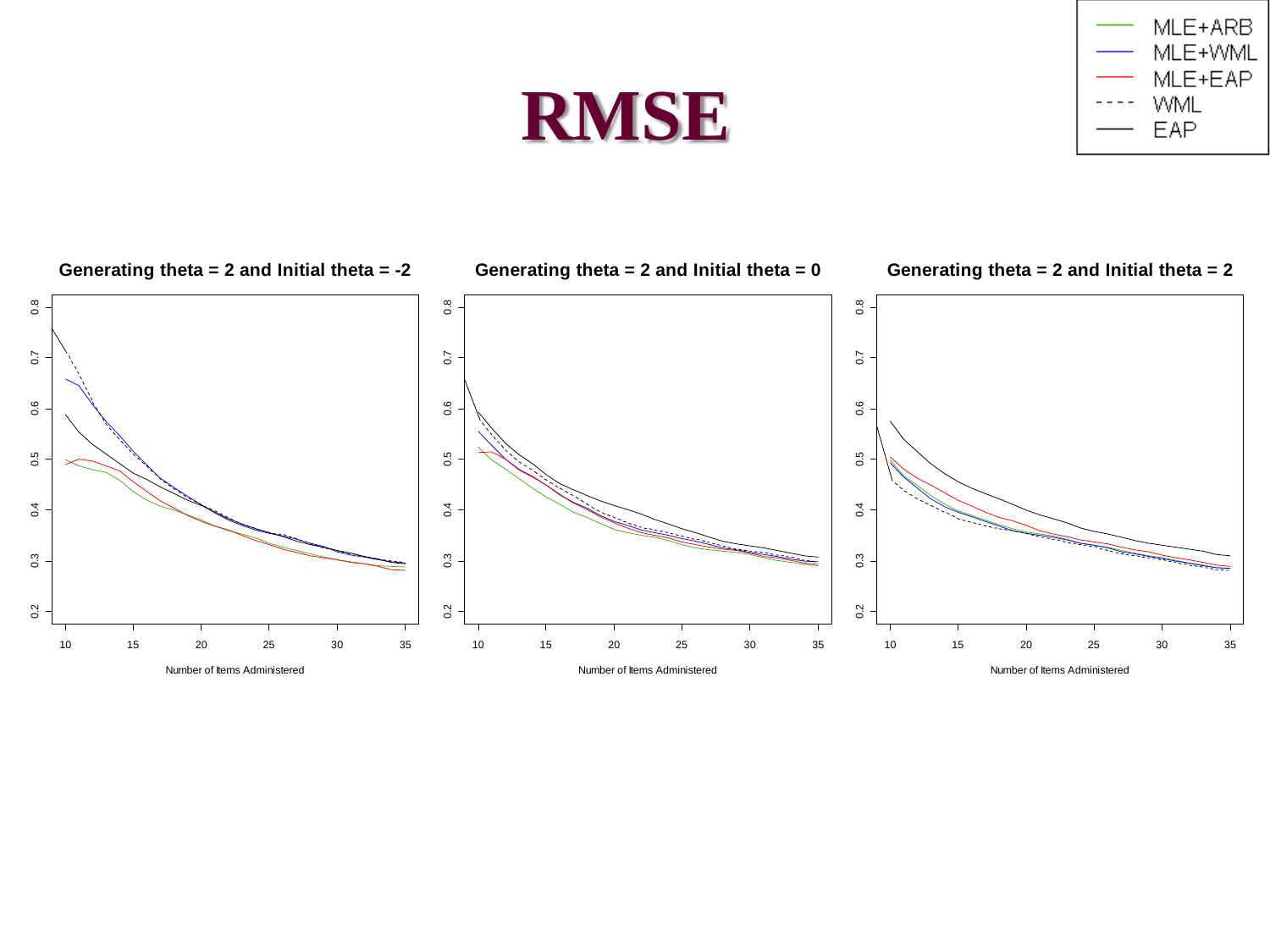### **Results**

#### **Recovery of** *θ* **After 15 Items**

- WML and MLE+WML had lowest bias and RMSE when generating *θ* and initial *θ* were equal
	- Bias/RMSE increased as difference between generating *θ* and initial *θ* increased
	- WML showed sensitivity to initial item difficulty
- EAP had the largest bias but the lowest SEs though bias decreased as generating *θ* approached the prior mean of 0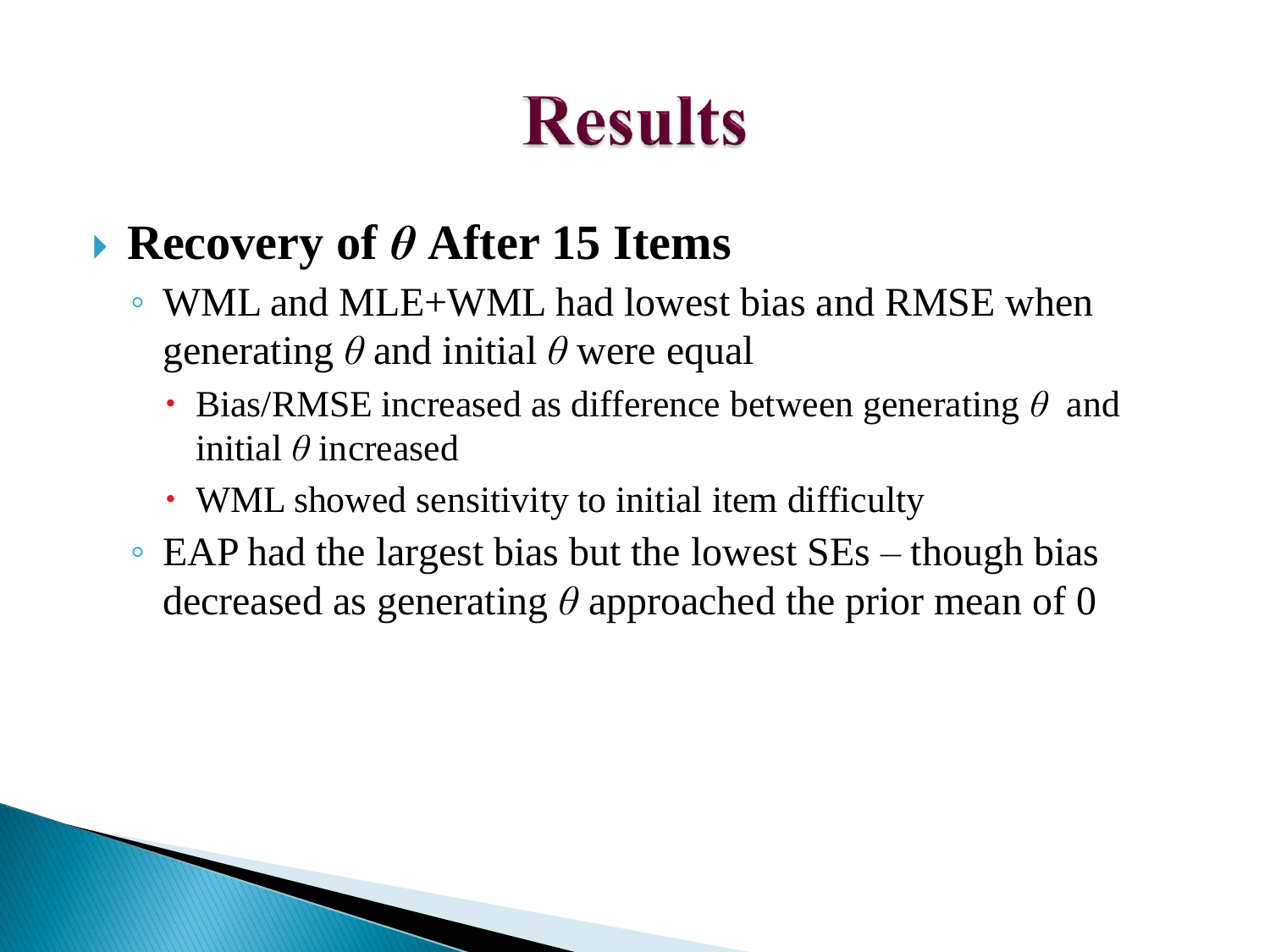### **Results**

#### • **Recovery of** *θ* **After 15 Items**

- MLE+EAP had similar results as MLE+ARB except when generating  $\theta = -2$  and starting  $\theta = 2$ 
	- MLE+EAP had second lowest SE/RMSE when generating *θ* and initial  $\theta$  differed by 3+ SD

#### • **Recovery of** *θ* **After 35 Items**

- Bias of EAP remained far greater than the other four *θ* conditions when generating  $\theta \neq 0$
- EAP consistently had the lowest SEs
- RMSEs of the five methods converged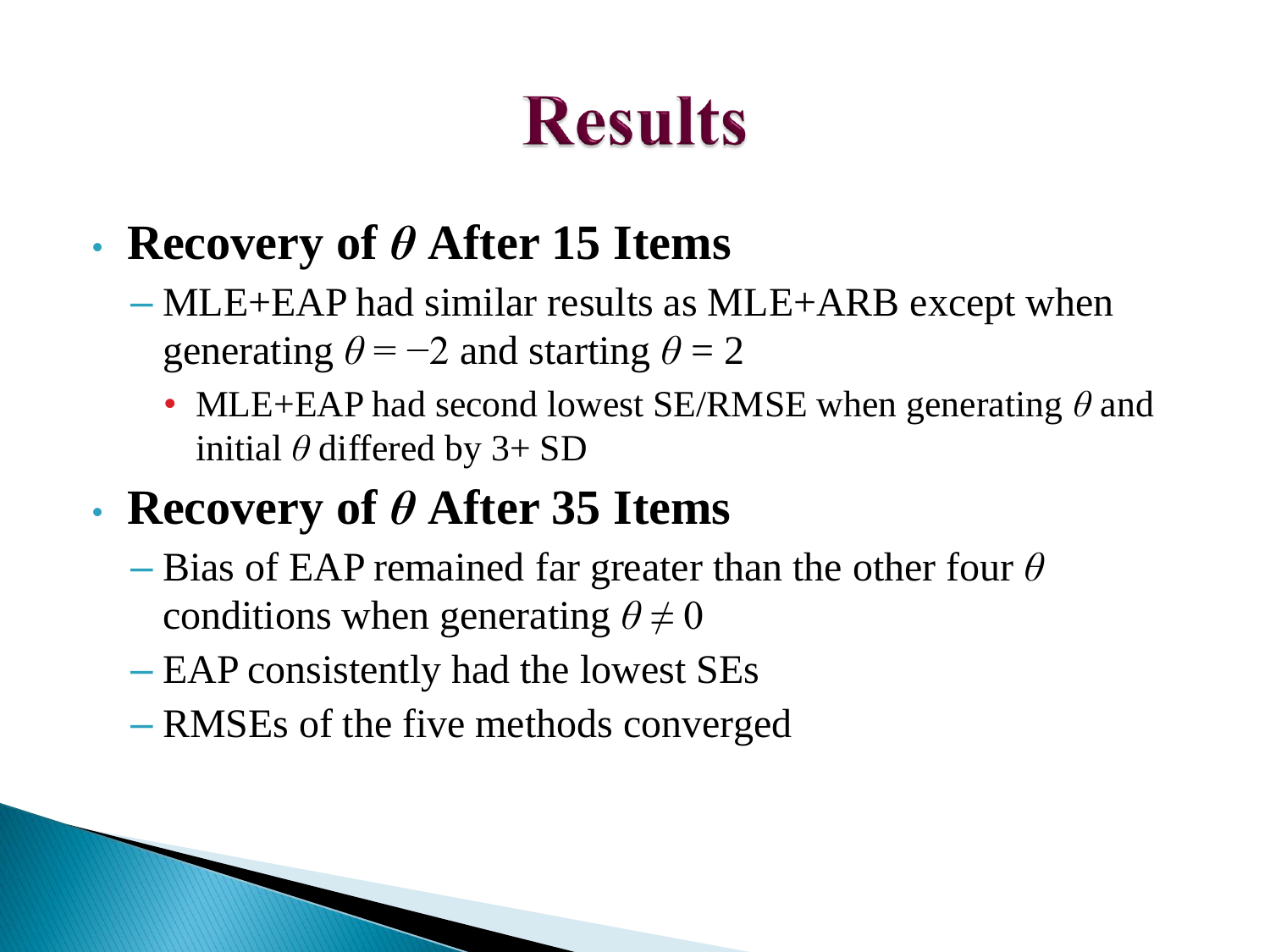#### **Theta Estimates as a function of** *b* **for response pattern**  $(1,1,1,1,1)$  with  $aD = 1$  and  $c = 0.2$

![](_page_15_Figure_1.jpeg)

b parameter